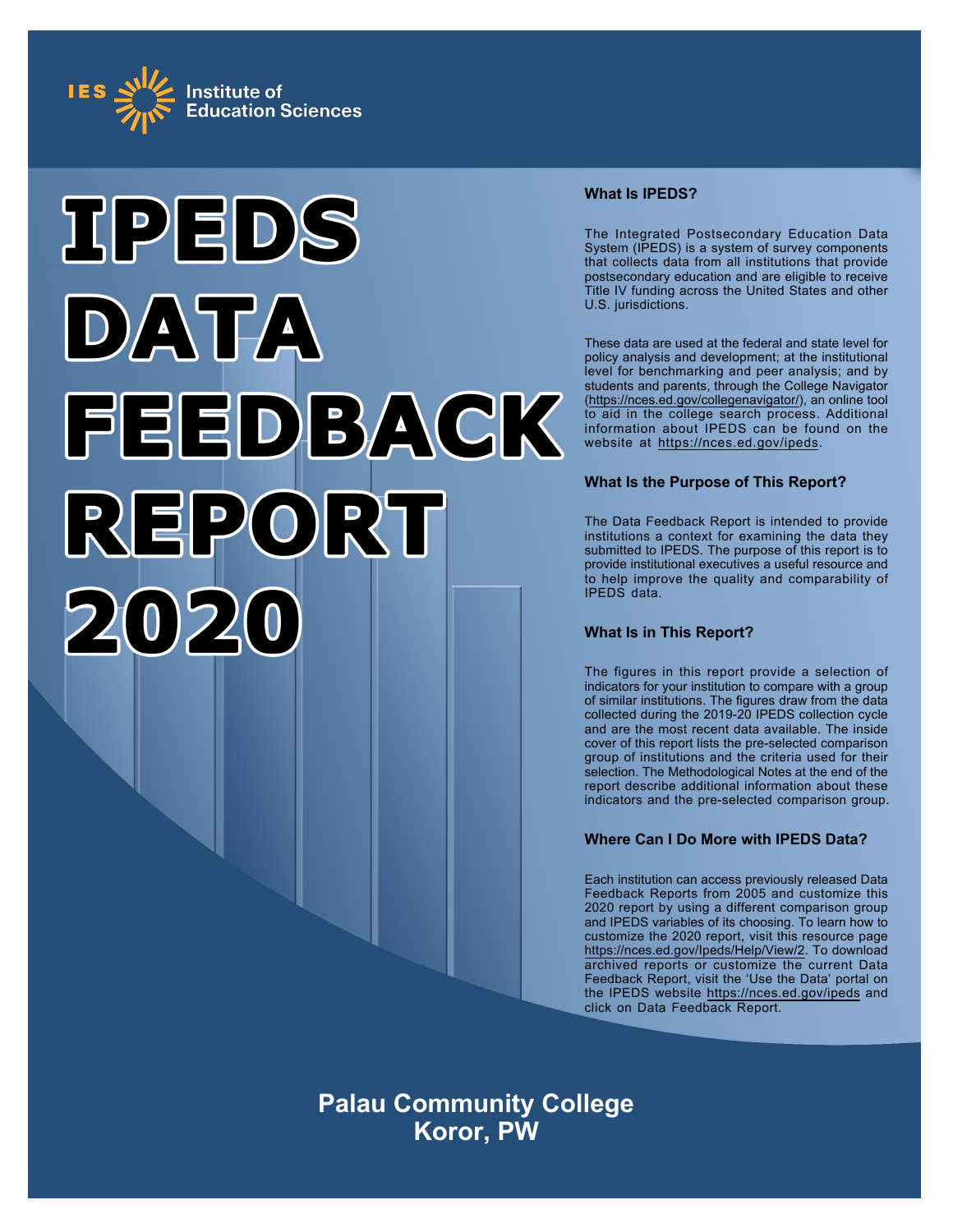## **COMPARISON GROUP**

Comparison group data are included to provide a context for interpreting your institution's indicators. If your institution did not define a custom comparison group for this report by July 13, 2020 NCES selected a comparison group for you. (In this case, the characteristics used to define the comparison group appears below.) The customized Data Feedback Report function available at<https://nces.ed.gov/ipeds/use-the-data/> can be used to reproduce the figures in this report using different peer groups.

The custom comparison group chosen by Palau Community College includes the following 5 institutions:

American Samoa Community College (Pago Pago, AS)

College of Micronesia-FSM (Pohnpei, FM)

College of the Marshall Islands (Majuro, MH)

Guam Community College (Mangilao, GU)

Northern Marianas College (Saipan, MP)

#### **The figures in this report have been organized and ordered into the following topic areas:**

| <b>Topic Area</b>                                    | <b>Figures</b>                       | Pages         |
|------------------------------------------------------|--------------------------------------|---------------|
| 1) Admissions (only for non-open-admissions schools) | [No charts applicable]               |               |
| 2) Student Enrollment                                | 1. $2$ and $3$                       | 3             |
| 3) Awards                                            | 4                                    | 4             |
| 4) Charges and Net Price                             | 5 and 6                              | 4             |
| 5) Student Financial Aid                             | $7$ and $8$                          | 4 and 5       |
| 6) Military Benefits*                                | [No charts applicable]               |               |
| 7) Retention and Graduation Rates                    | 9, 10, 11, 12, 13, 14, 15, 16 and 17 | 5, 6, 7 and 8 |
| 8) Finance                                           | 18 and 19                            | 9             |
| 9) Staff                                             | 20 and 21                            | 9             |
| 10) Libraries*                                       | 22                                   | 10            |

\*These figures only appear in customized Data Feedback Reports (DFRs), which are available through Use the Data portal on the IPEDS website.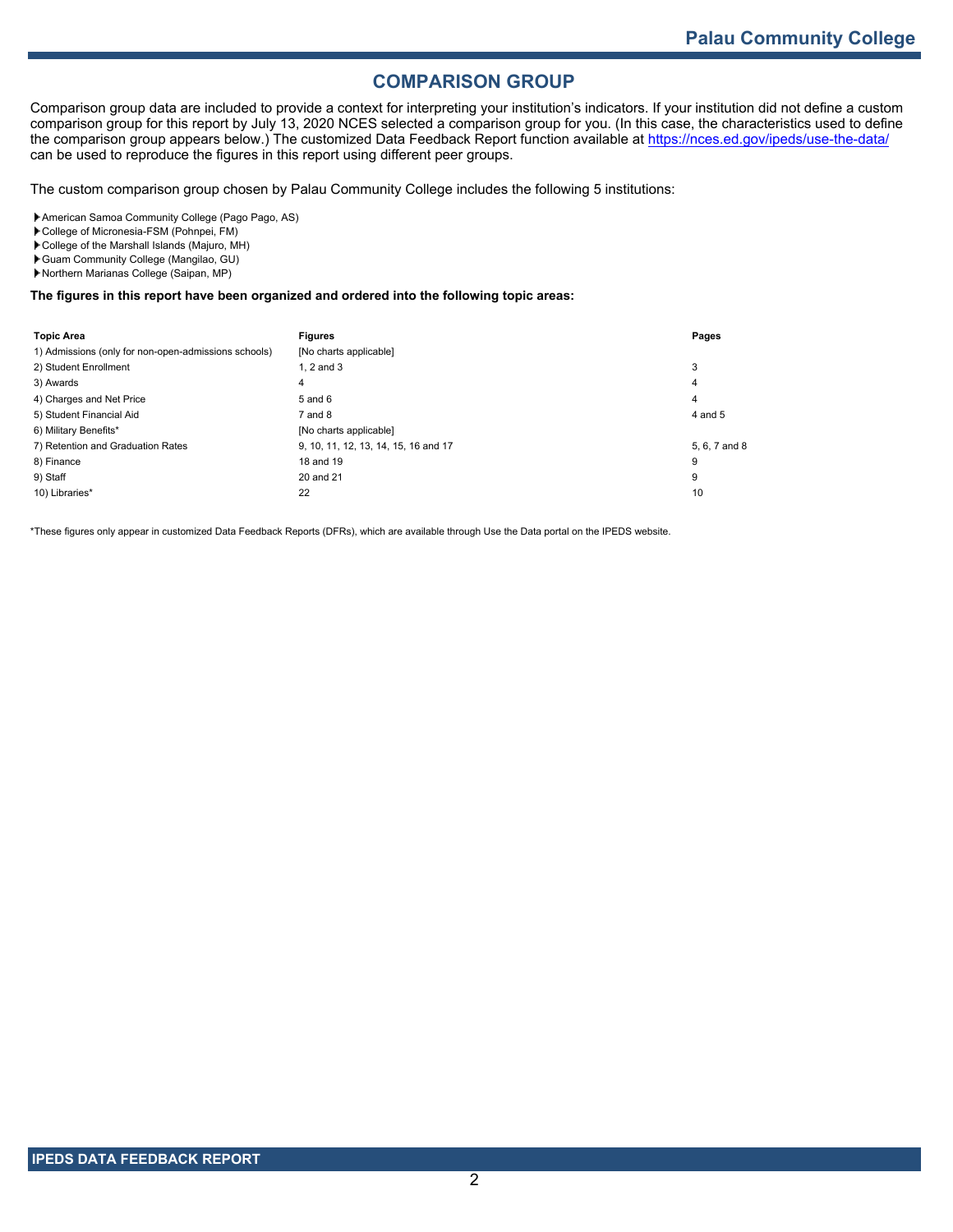**Figure 1. Percent of all students enrolled, by race/ethnicity, and percent of students who are women: Fall 2019**



NOTE: For more information about disaggregation of data by race and ethnicity, see the Methodological Notes. Median values for the comparison group will not add to 100%. See 'Use of Median Values for Comparison Group' for how median values are determined. N is the number of institutions in the comparison group. SOURCE: U.S. Department of Education, National Center for Education Statistics, Integrated Postsecondary Education Data System (IPEDS): Spring 2020, Fall Enrollment component.

#### **Figure 2. Unduplicated 12-month headcount (2018-19), total FTE enrollment (2018-19), and full- and part-time fall enrollment (Fall 2019)**

## **Figure 3. Percent of students enrolled in distance education courses, by amount of distance education: Fall 2019**



NOTE: For details on calculating full-time equivalent (FTE) enrollment, see Calculating FTE in the Methodological Notes. N is the number of institutions in the comparison group. SOURCE: U.S. Department of Education, National Center for Education Statistics, Integrated Postsecondary Education Data System (IPEDS): Fall 2019, 12-month Enrollment component and Spring 2020, Fall Enrollment component.



NOTE: N is the number of institutions in the comparison group.

SOURCE: U.S. Department of Education, National Center for Education Statistics, Integrated Postsecondary Education Data System (IPEDS): Spring 2020, Fall Enrollment component.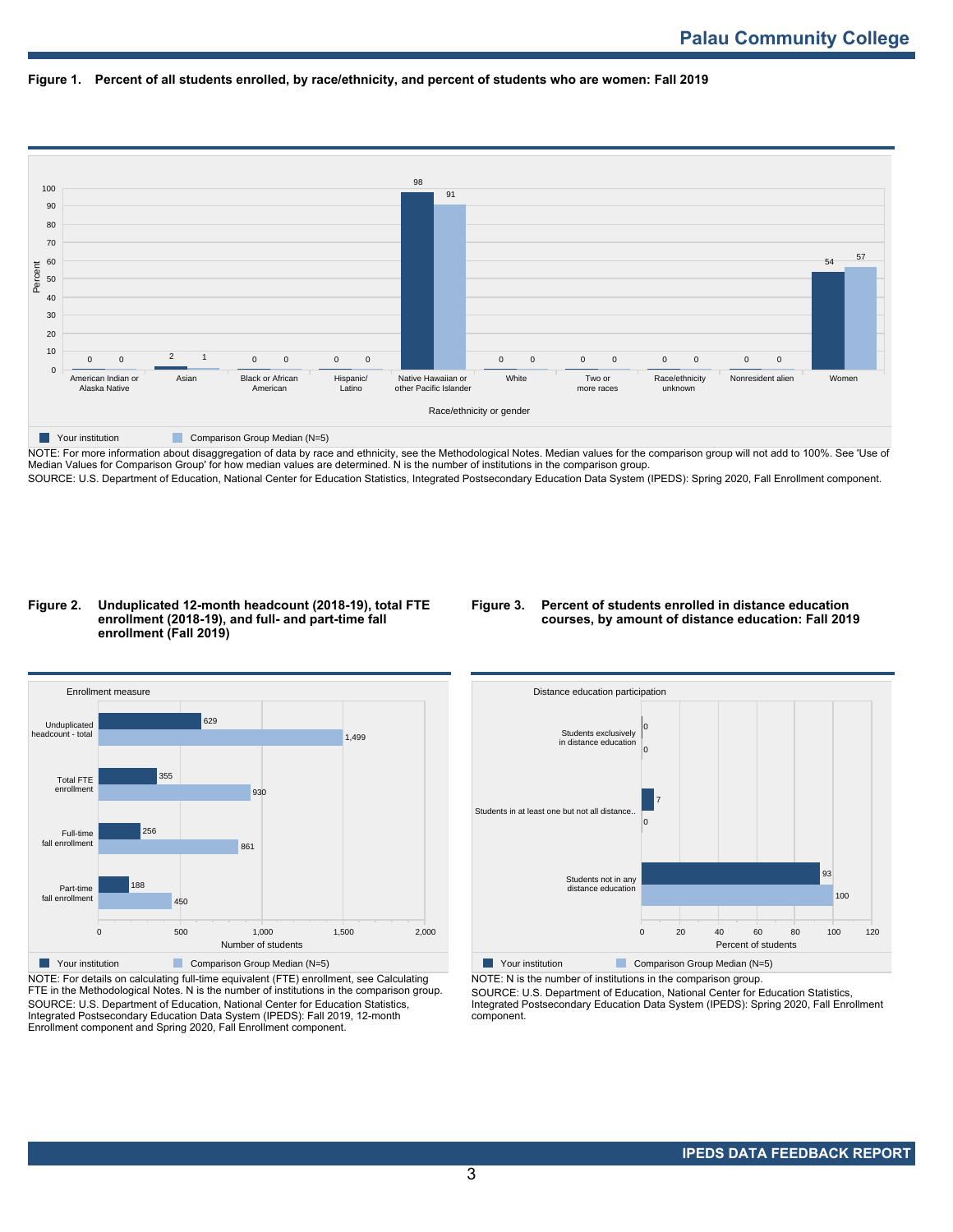# **Palau Community College**

**Figure 4. Number of subbaccalaureate degrees and certificates awarded, by level: 2018-19**



SOURCE: U.S. Department of Education, National Center for Education Statistics, Integrated Postsecondary Education Data System (IPEDS): Fall 2019, Completions component.

## **Figure 5. Tuition and required fees for full-time, first-time degree/certificate-seeking undergraduates: Academic years 2016-17 to 2019-20**



NOTE: The tuition and required fees shown here are the lowest reported from the categories of in-district, in-state, and out-of-state. N is the number of institutions in the comparison group.

SOURCE: U.S. Department of Education, National Center for Education Statistics, Integrated Postsecondary Education Data System (IPEDS): Fall 2019, Institutional Characteristics component.

#### **Figure 6. Average net price of attendance for full-time, first-time degree/certificate-seeking undergraduate students, who were awarded grant or scholarship aid: 2016-17 to 2018- 19**



NOTE: Average net price is for full-time, first-time degree/certificate-seeking undergraduate students and is generated by subtracting the average amount of federal, state/local government, and institutional grant and scholarship awarded aid from the total cost of attendance. Total cost of attendance is the sum of published tuition and required fees, books and supplies, and the average room and board and other expenses. For details, see the Methodological Notes. N is the number of institutions in the comparison group.

SOURCE: U.S. Department of Education, National Center for Education Statistics, Integrated Postsecondary Education Data System (IPEDS): Fall 2019, Institutional Characteristics component and Winter 2019-20, Student Financial Aid component.

#### **Figure 7. Percent of full-time, first-time degree/certificate-seeking undergraduate students who were awarded grant or scholarship aid, or loans, by type of aid: 2018-19**



NOTE: Any grant aid above includes grant or scholarship aid awarded from the federal government, state/local government, or the institution. Federal grants includes Pell grants and other federal grants. Any loans includes federal loans and other loans awarded to students. For details on how students are counted for financial aid reporting, see Cohort Determination in the Methodological Notes. N is the number of institutions in the comparison group.

SOURCE: U.S. Department of Education, National Center for Education Statistics, Integrated Postsecondary Education Data System (IPEDS): Winter 2019-20, Student Financial Aid component.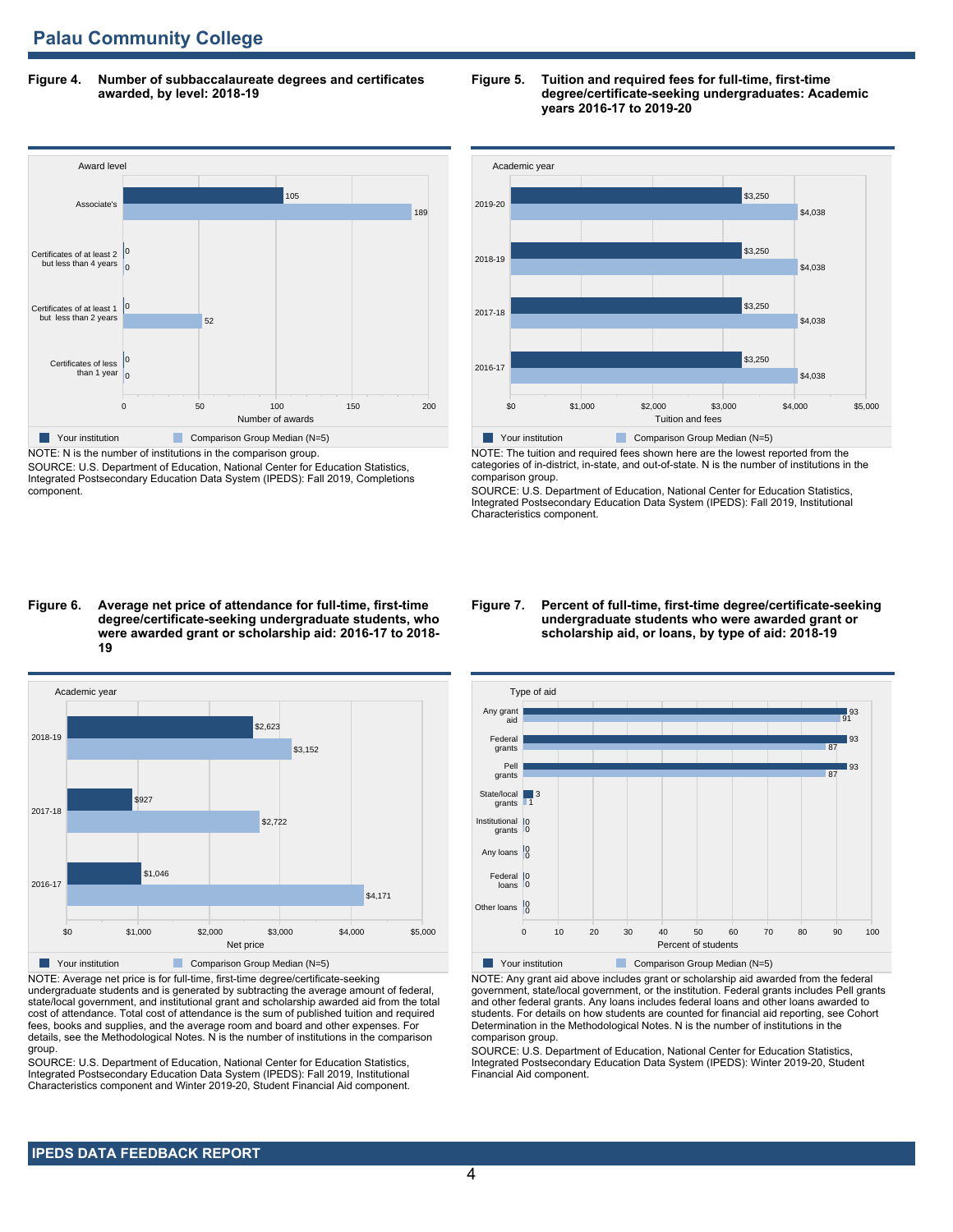**Figure 8. Average amounts of awarded grant or scholarship aid, or loans awarded to full-time, first-time degree/certificateseeking undergraduate students, by type of aid: 2018-19**

**Figure 9. Retention rates of first-time degree/certificate seeking students, attendance status: Fall 2018 cohort**



NOTE: Any grant aid above includes grant or scholarship aid awarded from the federal government, state/local government, or the institution. Federal grants includes Pell grants and other federal grants. Any loans includes federal loans and other loans awarded to students. Average amounts of aid were calculated by dividing the total aid awarded by the total number of recipients in each institution. N is the number of institutions in the comparison group. Medians are not reported for comparison groups with less than three values.

SOURCE: U.S. Department of Education, National Center for Education Statistics, Integrated Postsecondary Education Data System (IPEDS): Winter 2019-20, Student Financial Aid component.

#### **Figure 10. Graduation and transfer-out rates of full-time, first-time degree/certificate-seeking undergraduates within 150% of normal time to program completion: 2016 cohort**



NOTE: Graduation rate cohort includes all full-time, first-time degree/certificate-seeking undergraduate students. Graduation and transfer-out rates are the Student Right-to-Know rates. Only institutions with mission to prepare students to transfer are required to report transfer out. For more details, see the Methodological Notes. N is the number of institutions in the comparison group.

SOURCE: U.S. Department of Education, National Center for Education Statistics, Integrated Postsecondary Education Data System (IPEDS): Winter 2019-20, Graduation Rates component.



NOTE: Retention rates are measured from the fall of first enrollment to the following fall. Academic reporting institutions report retention data for the Fall 2018 cohort of students who are still enrolled as of the institution's official fall reporting date or as of October 15, 2019. Program reporters determine the cohort with enrollment any time between August 1 - October 31, 2018 and retention based on August 1, 2019.

SOURCE: U.S. Department of Education, National Center for Education Statistics, Integrated Postsecondary Education Data System (IPEDS): Spring 2020, Fall Enrollment component.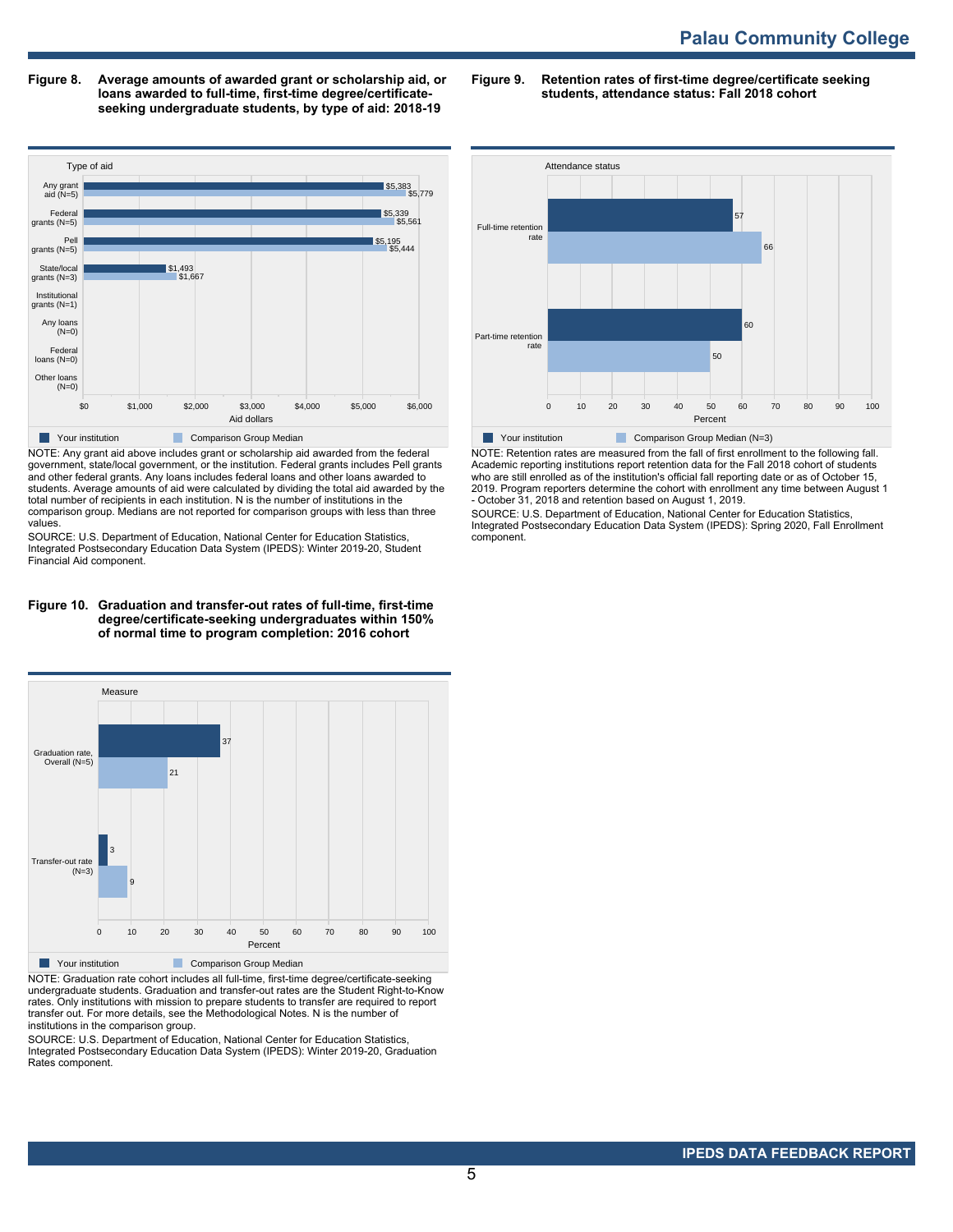**Figure 11. Graduation rates of full-time, first-time degree/certificate-seeking undergraduates within 150% of normal time to program completion, by race/ethnicity: 2016 cohort**



NOTE: For more information about disaggregation of data by race and ethnicity, see the Methodological Notes. The graduation rates are the Student Right-to-Know (SRK) rates. Median values for the comparison group will not add to 100%. N is the number of institutions in the comparison group. Medians are not reported for comparison groups with less than three values.

SOURCE: U.S. Department of Education, National Center for Education Statistics, Integrated Postsecondary Education Data System (IPEDS): Winter 2019-20, Graduation Rates component.

#### **Figure 12. Graduation rates of full-time, first-time degree/certificateseeking undergraduates within 150% of normal time to program completion, by type of aid: 2016 cohort**

## **Figure 13. Graduation rates of full-time, first-time degree/certificateseeking undergraduates within normal time, and 150% and 200% of normal time to completion: 2015 cohort**



NOTE: Graduation rate cohort includes all full-time, first-time degree/certificate-seeking undergraduate students. Data were collected on those students, who at entry of the cohort, were awarded a Pell Grant and students who were awarded a Subsidized Stafford loan, but did not receive a Pell Grant. Graduation rates are the Student Right-to-Know rates. For more details, see the Methodological Notes. N is the number of institutions in the comparison group. Medians are not reported for comparison groups with less than three values.

SOURCE: U.S. Department of Education, National Center for Education Statistics, Integrated Postsecondary Education Data System (IPEDS): Winter 2019-20, Graduation Rates component.



NOTE: The 150% graduation rate is the Student Right-to-Know (SRK) rates; the Normal time and 200% rates are calculated using the same methodology. For details, see the Methodological Notes. N is the number of institutions in the comparison group. Medians are not reported for comparison groups with less than three values. SOURCE: U.S. Department of Education, National Center for Education Statistics, Integrated Postsecondary Education Data System (IPEDS): Winter 2019-20, 200% Graduation Rates component.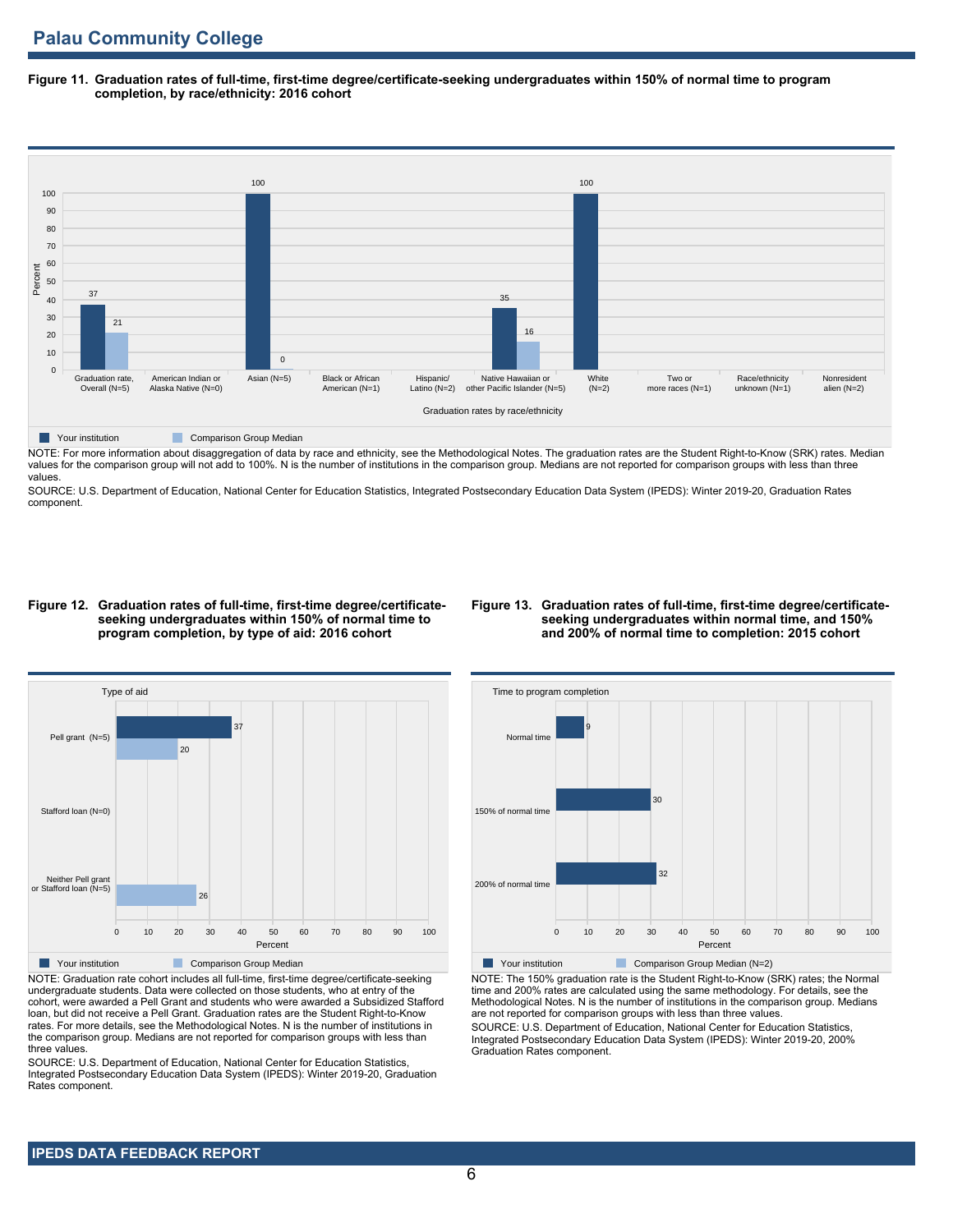## **Figure 14. Award and enrollment rates of first-time, full-time, degree/certificate-seeking undergraduates after 8 years of entry, by Pell status: 2011-12 cohort**



NOTE: Award measures are based on the highest award received after 8 years of entry and enrollment measures are based on students who did not receive an award after 8 years of entry. Student cohorts (i.e., First-time, full-time; First-time, part-time; Non-first-time, full-time; and Non-first-time, part-time) are degree/certificate-seeking undergraduate students who entered the institution between July 1, 2011-June 30, 2012. Pell recipients are students with demonstrated financial need. For more details, see the Methodological Notes. N is the number of institutions in the comparison group. Medians are not reported for comparison groups with less than three values.

SOURCE: U.S. Department of Education, National Center for Education Statistics, Integrated Postsecondary Education Data System (IPEDS): Winter 2019-20, Outcome Measures component.

## **Figure 15. Award and enrollment rates of first-time, part-time, degree/certificate-seeking undergraduates after 8 years of entry, by Pell status: 2011-12 cohort**



NOTE: Award measures are based on the highest award received after 8 years of entry and enrollment measures are based on students who did not receive an award after 8 years of entry. Student cohorts (i.e., First-time, full-time; First-time, part-time; Non-first-time, full-time; and Non-first-time, part-time) are degree/certificate-seeking undergraduate students who entered the institution between July 1, 2011-June 30, 2012. Pell recipients are students with demonstrated financial need. For more details, see the Methodological Notes. N is the number of institutions in the comparison group. Medians are not reported for comparison groups with less than three values. SOURCE: U.S. Department of Education, National Center for Education Statistics, Integrated Postsecondary Education Data System (IPEDS): Winter 2019-20, Outcome Measures component.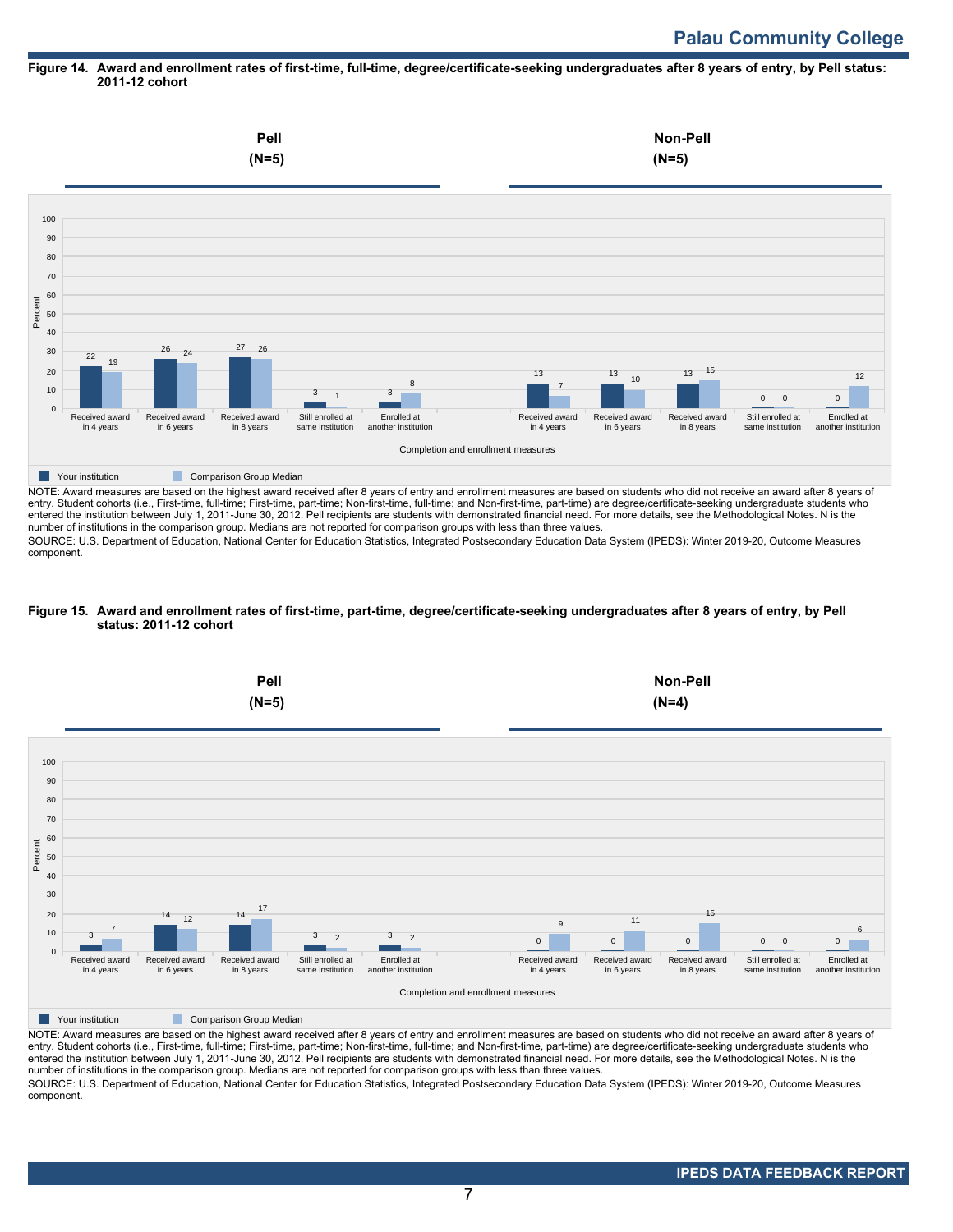# **Palau Community College**

## **Figure 16. Award and enrollment rates of non-first-time, full-time, degree/certificate-seeking undergraduates after 8 years of entry, by Pell status: 2011-12 cohort**



NOTE: Award measures are based on the highest award received after 8 years of entry and enrollment measures are based on students who did not receive an award after 8 years of entry. Student cohorts (i.e., First-time, full-time; First-time, part-time; Non-first-time, full-time; and Non-first-time, part-time) are degree/certificate-seeking undergraduate students who entered the institution between July 1, 2011-June 30, 2012. Pell recipients are students with demonstrated financial need. For more details, see the Methodological Notes. N is the number of institutions in the comparison group. Medians are not reported for comparison groups with less than three values.

SOURCE: U.S. Department of Education, National Center for Education Statistics, Integrated Postsecondary Education Data System (IPEDS): Winter 2019-20, Outcome Measures component.

#### **Figure 17. Award and enrollment rates of non-first-time, part-time, degree/certificate-seeking undergraduates after 8 years of entry, by Pell status: 2011-12 cohort**



NOTE: Award measures are based on the highest award received after 8 years of entry and enrollment measures are based on students who did not receive an award after 8 years of entry. Student cohorts (i.e., First-time, full-time; First-time, part-time; Non-first-time, full-time; and Non-first-time, part-time) are degree/certificate-seeking undergraduate students who entered the institution between July 1, 2011-June 30, 2012. Pell recipients are students with demonstrated financial need. For more details, see the Methodological Notes. N is the number of institutions in the comparison group. Medians are not reported for comparison groups with less than three values. SOURCE: U.S. Department of Education, National Center for Education Statistics, Integrated Postsecondary Education Data System (IPEDS): Winter 2019-20, Outcome Measures component.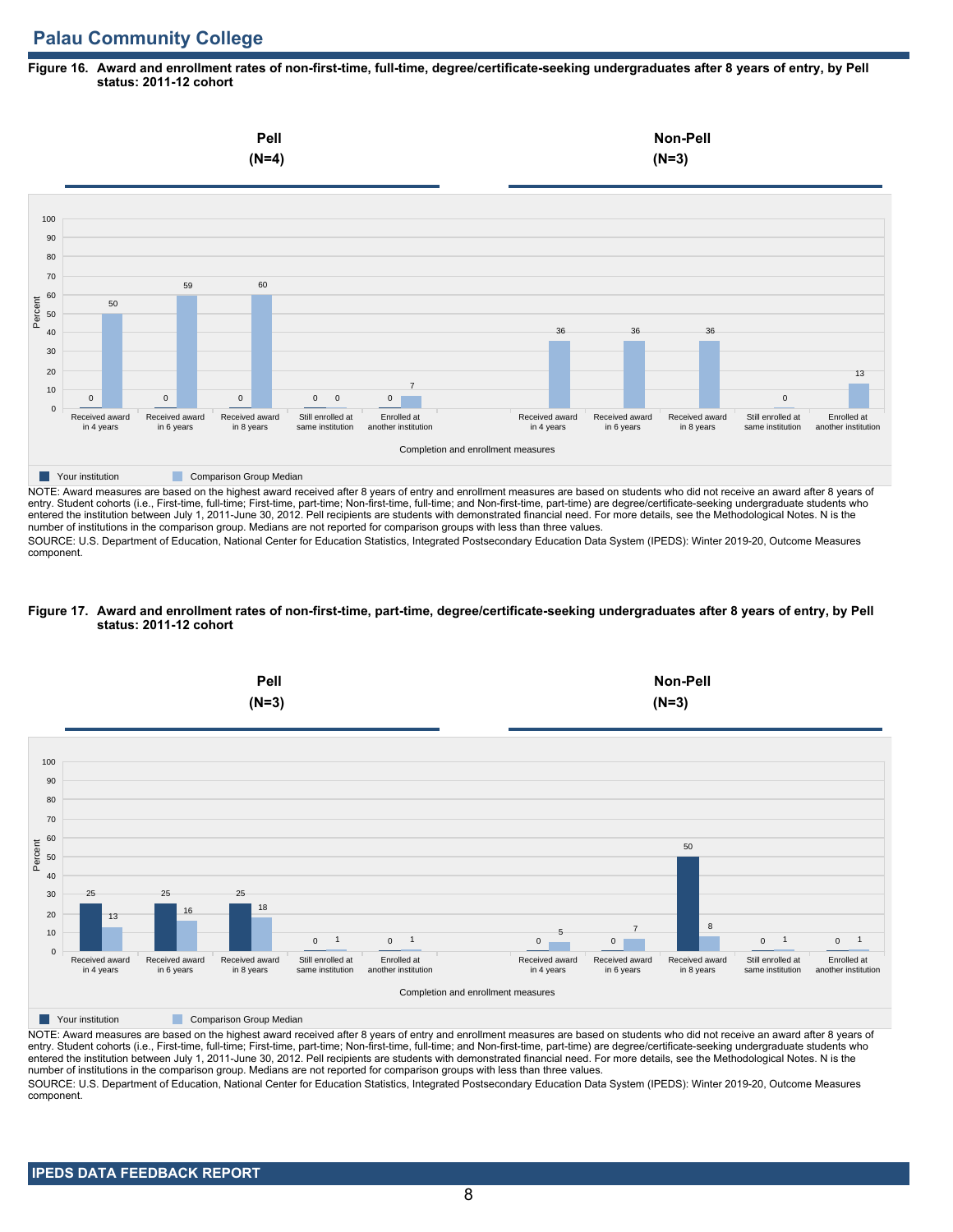**Palau Community College** 

**Figure 18. Percent distribution of core revenues, by source: Fiscal year 2019**

**Figure 19. Core expenses per FTE enrollment, by function: Fiscal year 2019**



NOTE: The comparison group median is based on those members of the comparison group that report finance data using the same accounting standards as the comparison institution. For more information, see the Methodological Notes. N is the number of institutions in the comparison group.

SOURCE: U.S. Department of Education, National Center for Education Statistics, Integrated Postsecondary Education Data System (IPEDS): Spring 2020, Finance component.



NOTE: Expenses per full-time equivalent (FTE) enrollment, particularly instruction, may be inflated because finance data includes all core expenses while FTE reflects credit activity only. For details on calculating FTE enrollment and a detailed definition of core expenses, see the Methodological Notes. N is the number of institutions in the comparison group. SOURCE: U.S. Department of Education, National Center for Education Statistics, Integrated Postsecondary Education Data System (IPEDS): Fall 2019, 12-month Enrollment component and Spring 2020, Finance component.

#### **Figure 20. Full-time equivalent staff, by occupational category: Fall 2019**



NOTE: Graduate assistants are not included. For calculation details, see the Methodological Notes. N is the number of institutions in the comparison group. SOURCE: U.S. Department of Education, National Center for Education Statistics, Integrated Postsecondary Education Data System (IPEDS): Spring 2020, Human Resources component.

#### **Figure 21. Average salaries of full-time instructional non-medical staff equated to 9-months worked, by academic rank: Academic year 2019-20**



NOTE: See Methodology Notes for more details on average salary. N is the number of institutions in the comparison group. Medians are not reported for comparison groups with less than three values.

SOURCE: U.S. Department of Education, National Center for Education Statistics, Integrated Postsecondary Education Data System (IPEDS): Spring 2020, Human Resources component.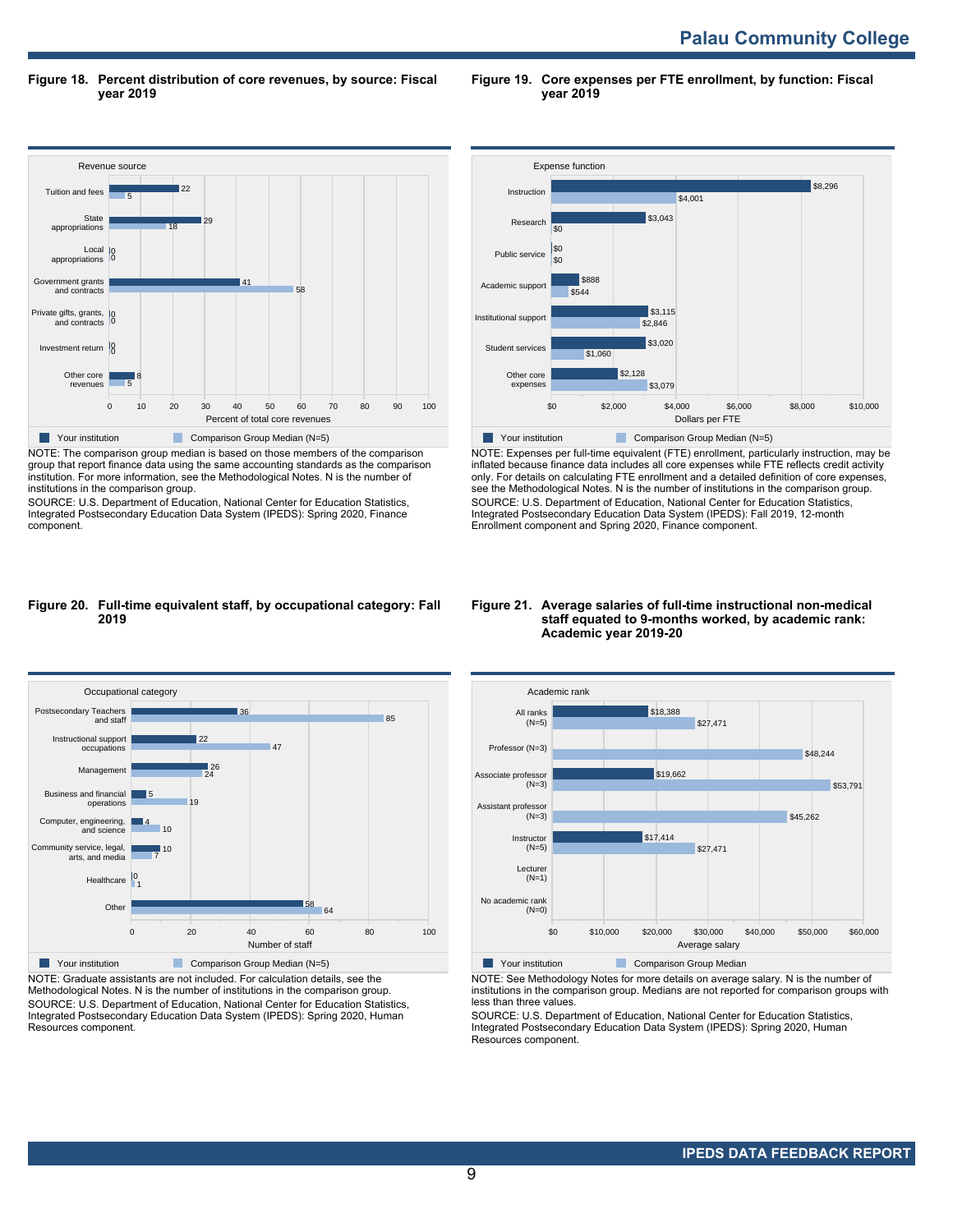## **Figure 22. Percent distribution of library collection, by material type: Fiscal Year 2019**



SOURCE: U.S. Department of Education, National Center for Education Statistics, Integrated Postsecondary Education Data System (IPEDS): Spring 2020, Academic Libraries component.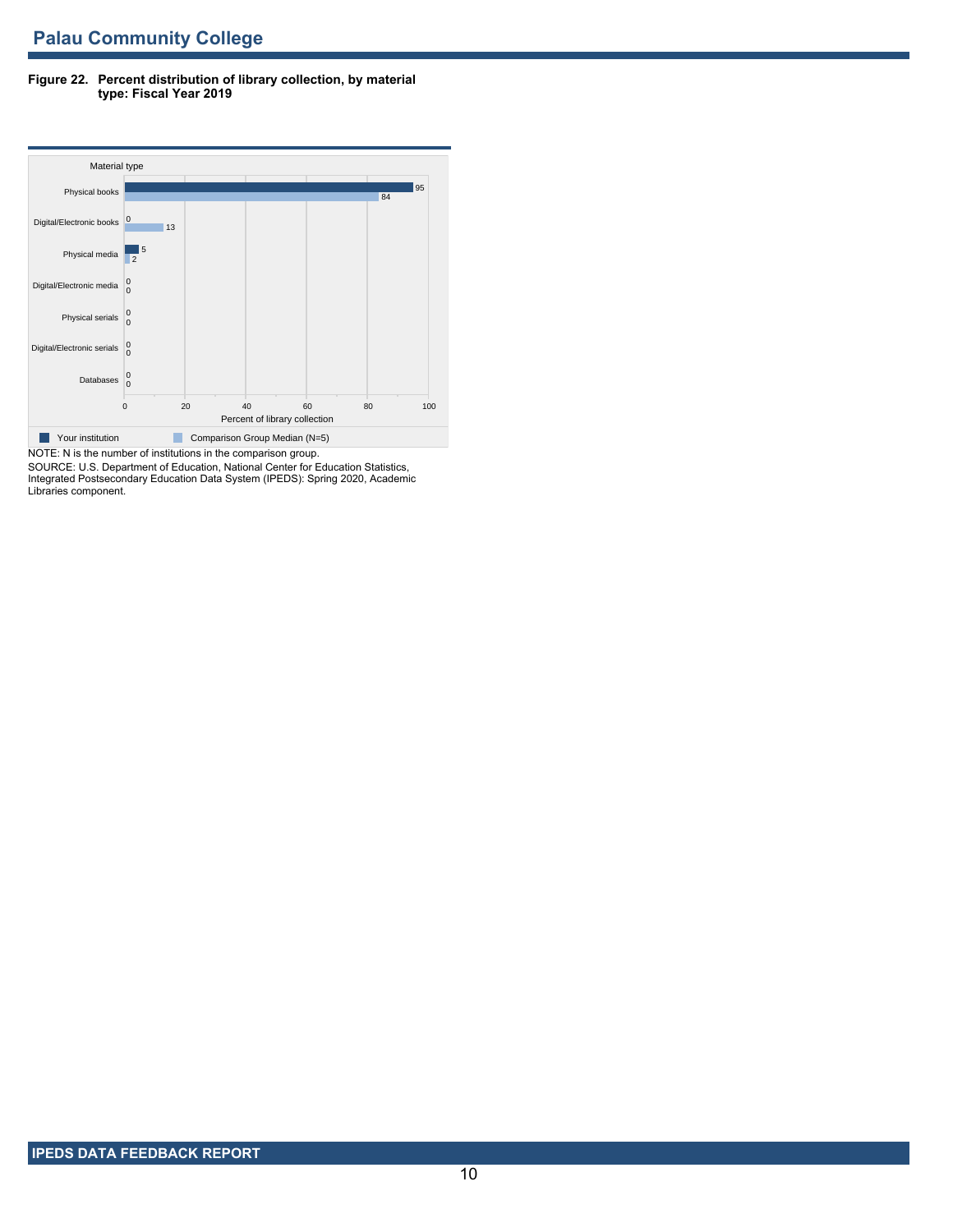## **METHODOLOGICAL NOTES**

## **Overview**

This report is based on data supplied by institutions to IPEDS during 2019-20 data collection year. Response rates exceeded 99% for most surveys. IPEDS data release memos at <https://nces.ed.gov/ipeds/use-the-data/survey-components> provide an overview of the number of institutions responding to the survey components. Furthermore, data used in this report are provisional level and may be revised for a limited time through the IPEDS Prior Year Revision system.

## **Use of Median Values for Comparison Group**

This report compares your institution's data to the median value for the comparison group for each indicator shown in the figure. If more than one indicator is present in a figure, the median values are determined separately for each indicator. Medians are not displayed for comparison groups with fewer than three values. Where percentage distributions are presented, median values may not add to 100%. To access all the data used to create the figures included in this report, go to 'Use the Data' portal on the IPEDS website at this provided link (<https://nces.ed.gov/ipeds>).

## **Missing Indicators**

If a indicator is not reported for your institution, the omission indicates that the indicator is not relevant to your institution and the data were not collected. Not all notes may be applicable to your report.

## **Use of Imputed Data**

All IPEDS data are subject to imputation for total (institutional) and partial (item) nonresponse. If necessary, imputed values were used to prepare your report.

## **Data Confidentiality**

IPEDS data are not collected under a pledge of confidentiality.

## **Disaggregation of Data by Race/Ethnicity**

When applicable, some indicators are disaggregated by race/ethnicity. Data disaggregated by race/ethnicity have been reported using the 1997 Office of Management and Budget categories. Detailed information about the race/ethnicity categories can be found at <https://nces.ed.gov/ipeds/Section/Resources>.

## **Cohort Determination for Reporting Student Financial Aid, Graduation Rates, and Outcome Measures**

Student cohorts for reporting Student Financial Aid and Graduation Rates data are based on the reporting type of the institution. For institutions that report based on an academic year (those operating on standard academic terms), student counts and cohorts are based on fall term data. Student counts and cohorts for program reporters (those that do not operate on standard academic terms) are based on unduplicated counts of students enrolled during a full 12-month period.

Student cohorts for reporting Outcome Measures are based on a full-year cohort from July 1-June 30 for all degree-granting institutions.

## **DESCRIPTION OF INDICATORS USED IN THE FIGURES**

## **Admissions (only for non-open-admissions schools)**

## *Admissions and Test Score Data*

Admissions and test score data are presented only for institutions that do not have an open admission policy, and apply to first-time, degree/certificate-seeking undergraduate students only. Applicants include only those students who fulfilled all requirements for consideration for admission and who were notified of one of the following actions: admission, non-admission, placement on a wait list, or application withdrawn (by applicant or institution). Admitted applicants (admissions) include wait-listed students who were subsequently offered admission. Early decision, early action, and students who began studies during the summer prior to the fall reporting period are included. For customized Data Feedback Reports, test scores are presented only if scores are required for admission.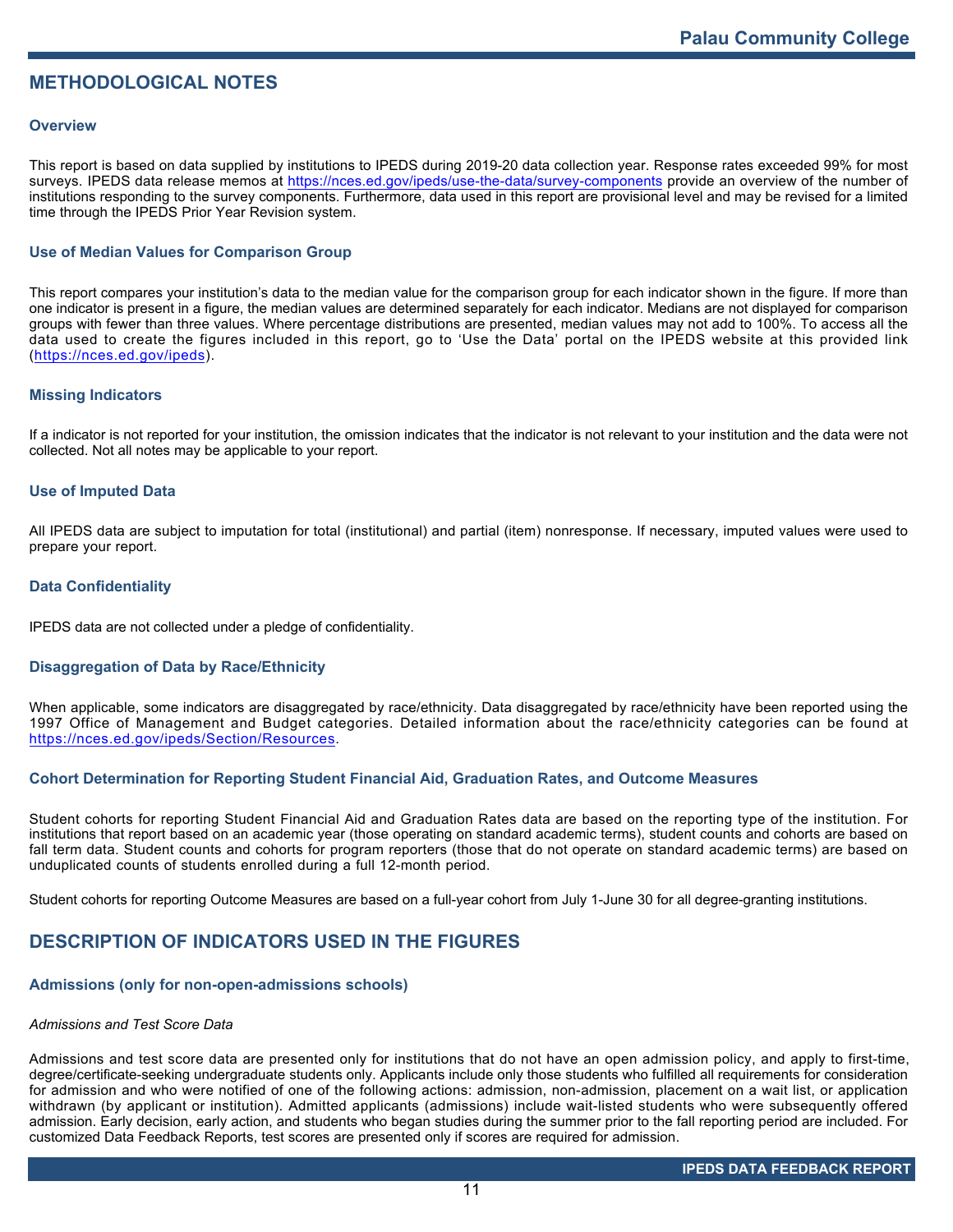## **Student Enrollment**

## *Enrollment Counts*

12-month Enrollment captures a cumulative unduplicated headcount of enrollment over the full 12-month period beginning July 1 and ending June 30. In contrast, Fall Enrollment captures number of students enrolled on a particular date in the fall. Fall enrollment is often referred to as a "snapshot" of an institution"s enrollment at a specific time.

## *FTE Enrollment*

The full-time equivalent (FTE) enrollment used in this report is the sum of the institution's FTE undergraduate enrollment and FTE graduate enrollment (as calculated from or reported on the 12-month Enrollment component). Undergraduate and graduate FTE are estimated using 12-month instructional activity (credit and/or contact hours). See "Calculation of FTE Students (using instructional activity)" in the IPEDS Glossary at <https://surveys.nces.ed.gov/ipeds/VisGlossaryAll.aspx>.

## *Total Entering Undergraduate Students*

Total entering students are students at the undergraduate level, both full- and part-time, new to the institution in the fall term (or the prior summer term who returned in the fall). This includes all first-time undergraduate students, students transferring into the institution at the undergraduate level, and non-degree/certificate-seeking undergraduates entering in the fall. Only degree-granting, academic year reporting institutions provide total entering student data.

## **Completions**

#### *Completions and Completers*

Completions collects data on undergraduate and graduate completions and completers in a 12-month period. Completions are the counts of postsecondary awards granted where each award reported once but multiple awards may be reported for one recipient. Completers are the counts of students granted postsecondary awards. The count of completers is collected in two ways. The first way counts all completers, while the second way counts completers by award level (e.g., number of associate's completers, number of bachelor's completers).

## **Student Financial Aid**

#### *Financial Aid Recipients and Amounts*

Student Financial Aid collects the counts of undergraduate students awarded different types of financial aid and the total amounts of aid awarded. The average dollar amount of aid awarded is then calculated. In addition, Student Financial Aid collects counts of full-time, first-time undergraduate student awarded aid and amounts of aid, and counts of undergraduate and graduate students receiving military educational benefits.

## **Charges and Average Net Price**

## *Average Institutional Net Price*

IPEDS collects data to calculate average net price at each institution for two groups of undergraduate students: those awarded grant aid and those awarded Title IV federal aid.

Average net price is calculated for full-time, first-time degree/certificate-seeking undergraduates who were awarded grant or scholarship aid from the federal government, state/local government, or the institution anytime during the full aid year. For public institutions, this includes only students who paid the in-state or in-district tuition rate. Other sources of grant aid are excluded. Average net price is generated by subtracting the average amount of federal, state/local government, and institutional grant and scholarship aid from the total cost of attendance. Total cost of attendance is the sum of published tuition and required fees, books and supplies, and the average room and board and other expenses.

For the purpose of the IPEDS reporting, aid awarded refers to financial aid that was awarded to, and accepted by, a student. This amount may differ from the aid amount that is disbursed to a student.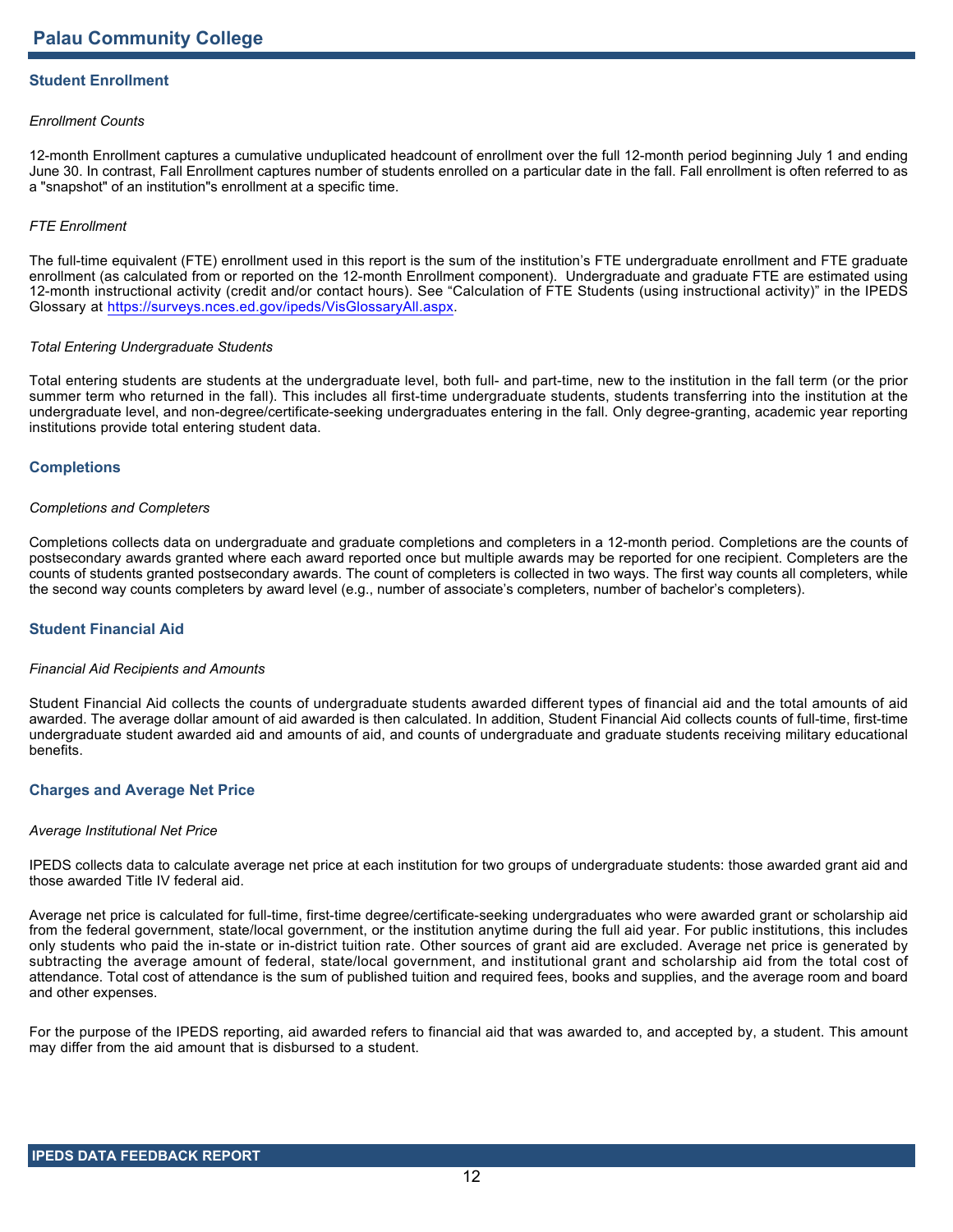## **Retention, Graduation Rates, and Outcome Measures**

## *Retention Rates*

Retention rates are measures of the rate at which students persist in their educational program at an institution, expressed as a percentage. For four-year institutions, this is the percentage of first-time bachelors (or equivalent) degree-seeking undergraduates from the previous fall who are again enrolled in the current fall. For all other institutions this is the percentage of first-time degree/certificate-seeking students from the previous fall who either re-enrolled or successfully completed their program by the current fall. The full-time retention rate is calculated using the percentage of full-time, first-time degree/certificate-seeking undergraduates, while the part-time rate is calculated using the percentage of part-time, first-time degree/certificate-seeking undergraduates.

#### *Graduation Rates and Transfer-out Rate*

Graduation rates are those developed to satisfy the requirements of the Student Right-to-Know Act and Higher Education Act, as amended, and are defined as the total number of individuals from a given cohort of full-time, first-time degree/certificate-seeking undergraduates who completed a degree or certificate within a given percent of normal time to complete all requirements of the degree or certificate program; divided by the total number of students in the cohort of full-time, first-time degree/certificate-seeking undergraduates minus any allowable exclusions. Institutions are permitted to exclude from the cohort students who died or were totally and permanently disabled; those who left school to serve in the armed forces or were called up to active duty; those who left to serve with a foreign aid service of the federal government, such as the Peace Corps; and those who left to serve on an official church mission.

A further extension of the traditional Graduation Rates (GR) component which carries forward 100% and 150% graduation rates data previously reported in the GR component is the Graduation Rates 200% (GR200) component, which requests information on any additional completers and exclusions from the cohort between 151% and 200% normal time for students to complete all requirements of their program of study.

Transfer-out rate is the total number of students from the cohort who are known to have transferred out of the reporting institution (without earning a degree/award) and subsequently re-enrolled at another institution within the same time period; divided by the same adjusted cohort (initial cohort minus allowable exclusions) as described above. Only institutions with a mission that includes providing substantial preparation for students to enroll in another eligible institution are required to report transfers out.

#### *Outcome Measures Data*

Alternative measures of student success are reported by degree-granting institutions to describe the outcomes of four degree/certificateseeking undergraduate student groups: First-time, full-time (FTFT); First-time, part-time (FTPT); Non-first-time, full-time entering (NFTFT); and Non-first-time, part-time entering (NFTPT). Additionally, each of the four cohorts collects data on two subcohorts: Pell grant recipients and non -Pell grant recipients. These measures provide the 4-year, 6-year, and 8-year award rates (or completions rates) after entering an institution. NCES calculates award rates by dividing a cohort's or subcohort's adjusted cohort into the number of total awards at 4-year, 6-year, and 8 year status points.

The initial cohort can be revised and take allowable exclusions resulting in an adjusted cohort. Institutions are permitted to exclude from the initial cohort students who died or were totally and permanently disabled; those who left school to serve in the armed forces or were called up to active duty; those who left to serve with a foreign aid service of the federal government, such as the Peace Corps; and those who left to serve on an official church mission.

The highest award and the type of award (i.e., certificate, Associate's, or Bachelor's) are reported at each status point. For students who did not earn an undergraduate award after 8-years of entry, the enrollment statuses are reported as either still enrolled at the institution, or subsequently transferred out of the institution. Unlike the Graduation Rates data, all institutions must report on a full-year cohort (students entering July 1 of one year to June 30 to the next) and on their transfer out students, regardless if the institution has a mission that provides substantial transfer preparation.

#### **Finance**

## *Core Revenues*

Core revenues for public institutions reporting under GASB standards include tuition and fees; government (federal, state, and local) appropriations and operating and nonoperating grants/contracts; private gifts, grants, and contracts (private operating grants/contracts plus gifts and contributions from affiliated entities); sales and services of educational activities; investment income; other operating and nonoperating sources; and other revenues and additions (capital appropriations and grants and additions to permanent endowments). "Other core revenues" include federal appropriations, sales and services of educational activities, other operating and nonoperating sources, and other revenues and additions.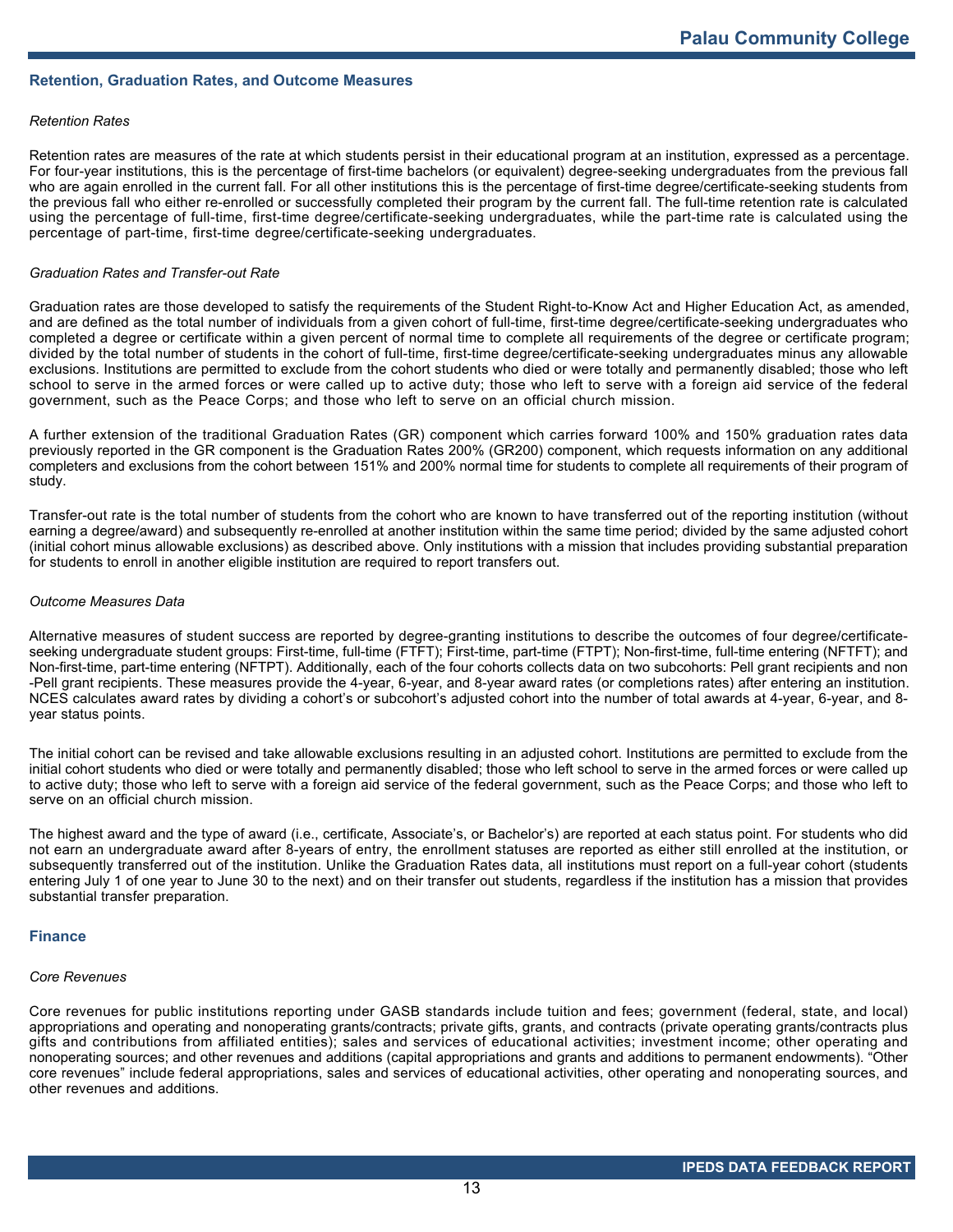# **Palau Community College**

Core revenues for private, not-for-profit institutions (and a small number of public institutions) reporting under FASB standards include tuition and fees; government (federal, state, and local) appropriations and grants/contracts; private gifts, grants and contracts (including contributions from affiliated entities); investment return; sales and services of educational activities; and other sources (a generated category of total revenues minus the sum of core and noncore categories on the Finance component). "Other core revenues" include government (federal, state, and local) appropriations, sales and services of educational activities, and other sources.

Core revenues for private, for-profit institutions reporting under FASB standards include tuition and fees; government (federal, state, and local) appropriations and grants/contracts; private grants/ contracts; investment income; sales and services of educational activities; and other sources (a generated category of total revenues minus the sum of core and noncore categories on the Finance component). "Other core revenues" include government (federal, state, and local) appropriations and other sources.

At degree-granting institutions, core revenues exclude revenues from auxiliary enterprises (e.g., bookstores and dormitories), hospitals, and independent operations. Non-degree-granting institutions do no report revenue from auxiliary enterprises in a separate category, and thus may include these amounts in the core revenues from other sources.

## *Core Expenses*

Core expenses include expenses for instruction, research, public service, academic support, student services, institutional support, scholarships and fellowships (GASB) or net grant aid to students (FASB) and other expenses. Core expenses exclude expenses for auxiliary enterprises, hospitals, and independent operations. "Other core expenses" is the sum of grant aid/scholarships and fellowships and other expenses.

## *Endowment Assets*

Endowment assets, for public institutions under GASB standards, and private, not-for-profit institutions under FASB standards, include gross investments of endowment funds, term endowment funds, and funds functioning as endowment for the institution and any of its foundations and other affiliated organizations. Private, for-profit institutions under FASB do not hold or report endowment assets.

## *Salaries and Wages*

Salaries and wages for public institutions under GASB standards and private (not-for-profit and for-profit) institutions under FASB standards, include amounts paid as compensation for services to all employees regardless of the duration of service, and amounts made to or on behalf of an individual over and above that received in the form of a salary or wage.

## **Staff**

## *FTE Staff*

The full-time-equivalent (FTE) by occupational category is calculated by summing the total number of full-time staff and adding one-third of the total number of part-time staff. Postsecondary teachers category includes instructional staff who are primarily engaged in teaching and those who do a combination of teaching, research, and/or public service. It also includes staff whose primary functions are research or public service. Instructional support occupations include archivists, curators, and museum technicians; librarians and media collections specialists; librarian technicians; student and academic affairs and other education services occupations. Other staff include staff in service occupations; sales and related occupations; office and administrative support occupations; natural resources, construction, and maintenance occupations; production, transportation and material moving occupations; and military specific occupations. Graduate assistants are not included.

## *Equated Instructional Non-Medical Staff Salaries*

Institutions reported the number of full-time nonmedical instructional staff and their salary outlays by academic rank, gender, and the number of months worked (9-, 10-, 11-, and 12-months). Salary outlays for staff who worked 10-, 11-, and 12-months were equated to 9-months of work by multiplying the outlays reported for 10-months by 0.90, the outlays reported for 11 months by 0.818, and the outlays reported for 12 months by 0.75. The equated 10-, 11-, and 12-outlays were then added to the outlays for instructional staff that worked 9-months to generate a total 9-month equated salary outlay. The total 9-month equated outlay was then divided by total number of instructional non-medical staff to determine an equated 9-month average salary. This calculation was done for each academic rank. Salary outlays were not reported for staff that work less than 9-months and were excluded.

## *Student-to-Faculty Ratio*

Institutions can provide their institution's student-to-faculty ratio (i.e., student-to-instructional staff) for undergraduate programs or follow the NCES guidance in calculating their student-to-faculty ratio, which is as follows: the number of FTE students (using Fall Enrollment survey